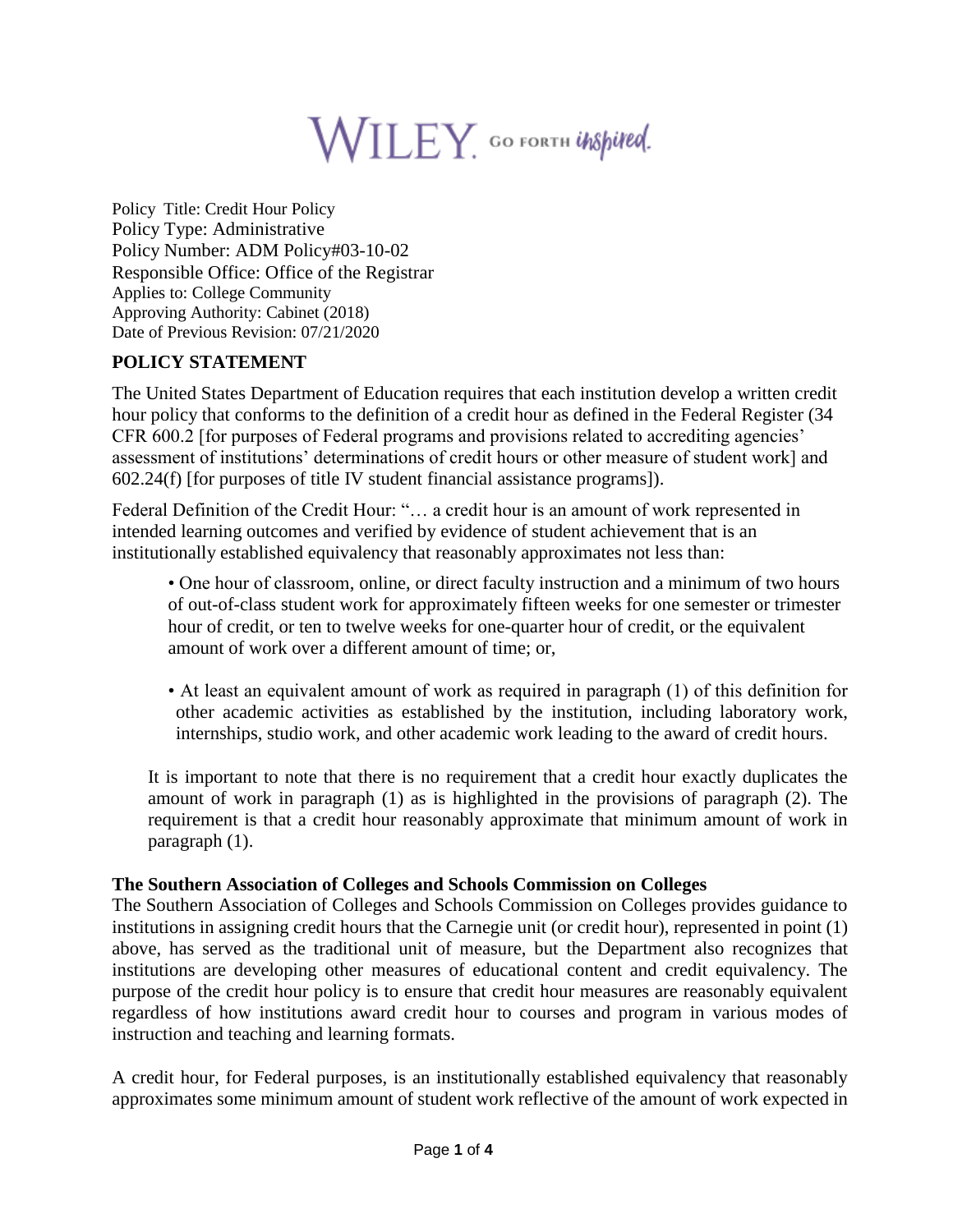a Carnegie unit, in accordance with commonly accepted practice in higher education: key phrases "institutionally established," "equivalency," "reasonably approximates," and "minimum amount." United States Department of Education defines the relationship of a credit hour to a week of instructional time (CFR 668.3(b)(2) for purposes of an educational program and student eligibility for aid as follows:

• A week of instructional time is any seven-day period in which at least one day of regularly scheduled instruction or examination occurs, exclusive of vacation time, homework, or periods of counseling or orientation.

• In any seven-day period, a student is expected to be academically engaged through, for example, classroom attendance, examinations, practica, laboratory work, internships, supervised studio work, etc.

• In the case of distance education, academic engagement would include, but is not limited to, completing an academic assignment; taking an exam, participating in an interactive tutorial; participating in an instructor assigned study group; contributing to an academic online discussion; initiating contact with a faculty member to ask a question about the academic subject studied in the course, etc.

• Merely logging into the electronic classroom does not constitute academic engagement. In response to a question regarding how an institution applies the definition of a credit hour to asynchronous online courses, not offered in a classroom setting, the USDE responded as follows: There is no "seat time" requirement implicit in the definition of a credit hour. An institution offering asynchronous online courses would need to determine the amount of student work expected in each online course in order to achieve the course objectives and to assign a credit hour based on at least an equivalent amount of work as represented in the definition of a credit hour.

## **Wiley College Credit Hour Definition**

The Wiley College definition of a credit hour formalizes compliance with federal and accreditation expectations and helps to provide consistency throughout the College. Wiley College follows the Carnegie unit of measure for assigning credits to its undergraduate and graduate academic courses:

- One credit is equivalent to 50 minutes (at a minimum) of class time per week for 15 weeks (12.50 hours, direct faculty instruction).
- Two credit is equivalent to 100 minutes (at a minimum) of class time per week for 15 weeks (25 hours, direct faculty instruction).
- Three-credit is equivalent to 150 minutes (at a minimum) of class time per week for 15 weeks (37.50 hours, direct faculty instruction).

An equivalent amount of work is required in courses and academic activities where direct instruction is not the primary mode of learning, such as online and hybrid courses, laboratory work, independent study, internships, practica, studio work, etc. Credits will be awarded on the basis of documented learning objectives, expected learning outcomes, and student workload expectations within a specified period of academically engaged time. Credit awarded for courses taken via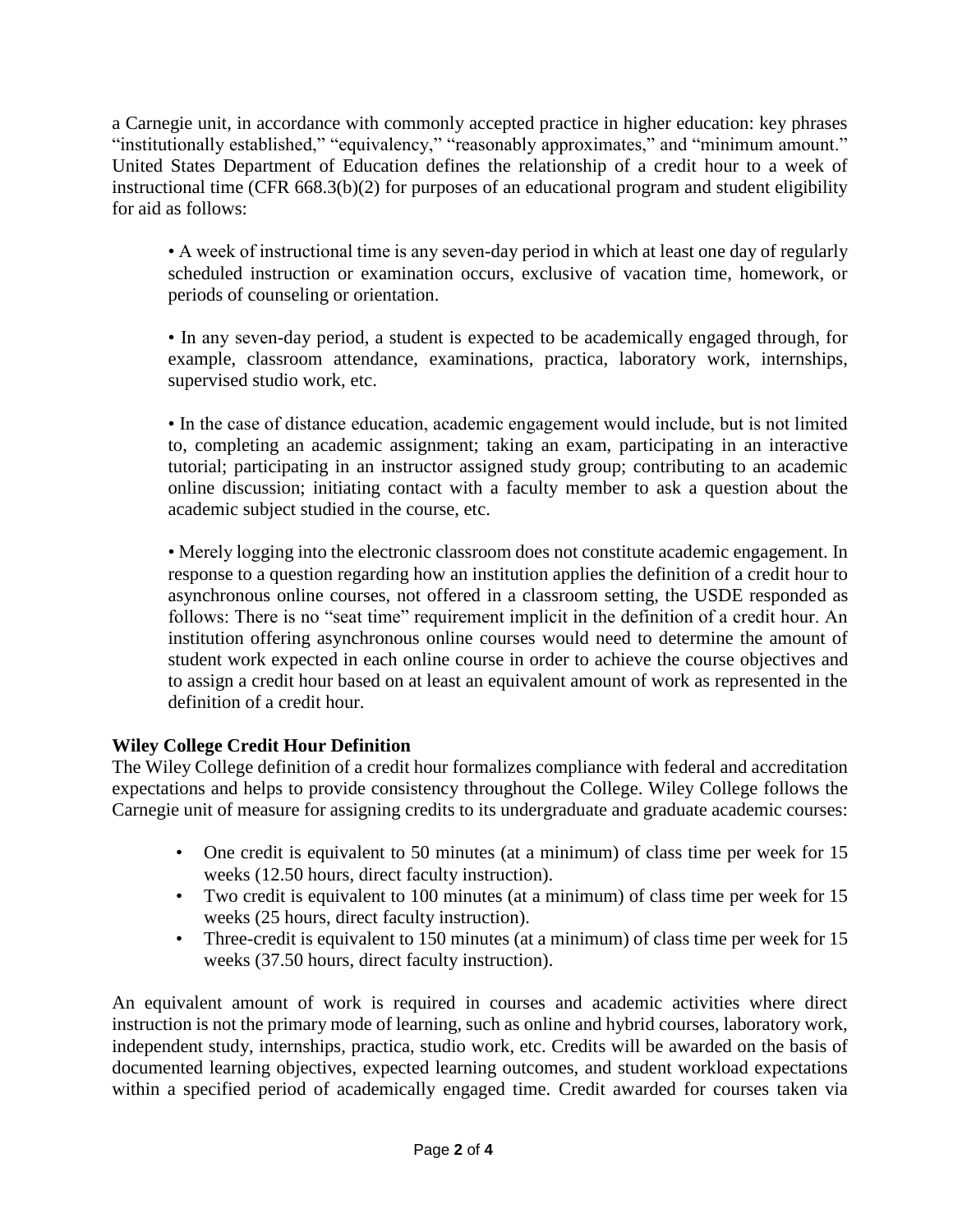distance learning is the same regardless of delivery method; transcripts do not record delivery method. The College makes no distinction between credits earned in ground courses, versus those credits earned via hybrid or distance education means. Regardless of course delivery style (ground or online), the total time incurred during a semester is adequate to allow students to reach mastery level of the student learning outcomes. Credit hours for courses vary based on the credits awarded for a single course.

| Credits | <b>Faculty Instruction</b> | <b>Total Class Minutes/Hours per Semester</b> |
|---------|----------------------------|-----------------------------------------------|
|         | 50 minutes                 | 750 minutes $(12.50$ hours)                   |
|         | 100 minutes                | $1,500$ minutes $(25$ hours)                  |
|         | 150 minutes                | $2,250$ minutes $(37.50$ hours)               |
|         | 200 minutes                | $3,000$ minutes $(50$ hours)                  |
|         | 250 minutes                | $3,750$ minutes $(62.50$ hours)               |
|         | 300 minutes                | 4,500 minutes (75 hours)                      |

### **Faculty Instruction**

#### **Faculty Instruction and Student Preparation Time**

| Credits       | Faculty     | Student     | <b>Total Faculty/Student Minutes per Semester</b> |
|---------------|-------------|-------------|---------------------------------------------------|
|               | Instruction | Preparation |                                                   |
|               | 50 minutes  | 120 minutes | 2,550 minutes                                     |
|               | 100 minutes | 240 minutes | 5,100 minutes                                     |
| $\mathcal{R}$ | 150 minutes | 360 minutes | 7,650 minutes                                     |
|               | 200 minutes | 480 minutes | $10,200$ minutes                                  |
|               | 250 minutes | 600 minutes | $12,750$ minutes                                  |
| 6             | 300 minutes | 720 minutes | 15,300 minutes                                    |

**Accelerated Sessions:** Courses offered within the standard 15-week semester in which the credit hours offered are the same as standard semester courses. The content and substantive learning outcomes are the same. These courses must meet the definition of standard lecture contact time within the time frame the accelerated version is offered (750 minutes per credit).

**Lecture/Seminar:** Course focuses on principles, concepts or ideas, lecture, discussion, and demonstration. A semester credit hour is earned for fifteen, 50-minute sessions of direct faculty instruction and a minimum of two hours of student preparation time outside of class per week throughout the semester. A typical three-credit hour course meets for three, 50-minute sessions or two, 75-minute sessions a week for fifteen weeks. Most lecture and seminar courses are awarded three credits.

**Laboratory:** Practical application type courses where the major focus is on "hands-on" experience to support student learning (use of equipment, activities, tools, machines generally found in a laboratory). 1- 2 Laboratory credits represent a minimum of 1 hour per week of lecture or discussion plus a minimum of 2 – 4 hours of scheduled supervised or independent laboratory work.

**Studio:** Courses taught as applied study on a private or semi-private basis. Students receive